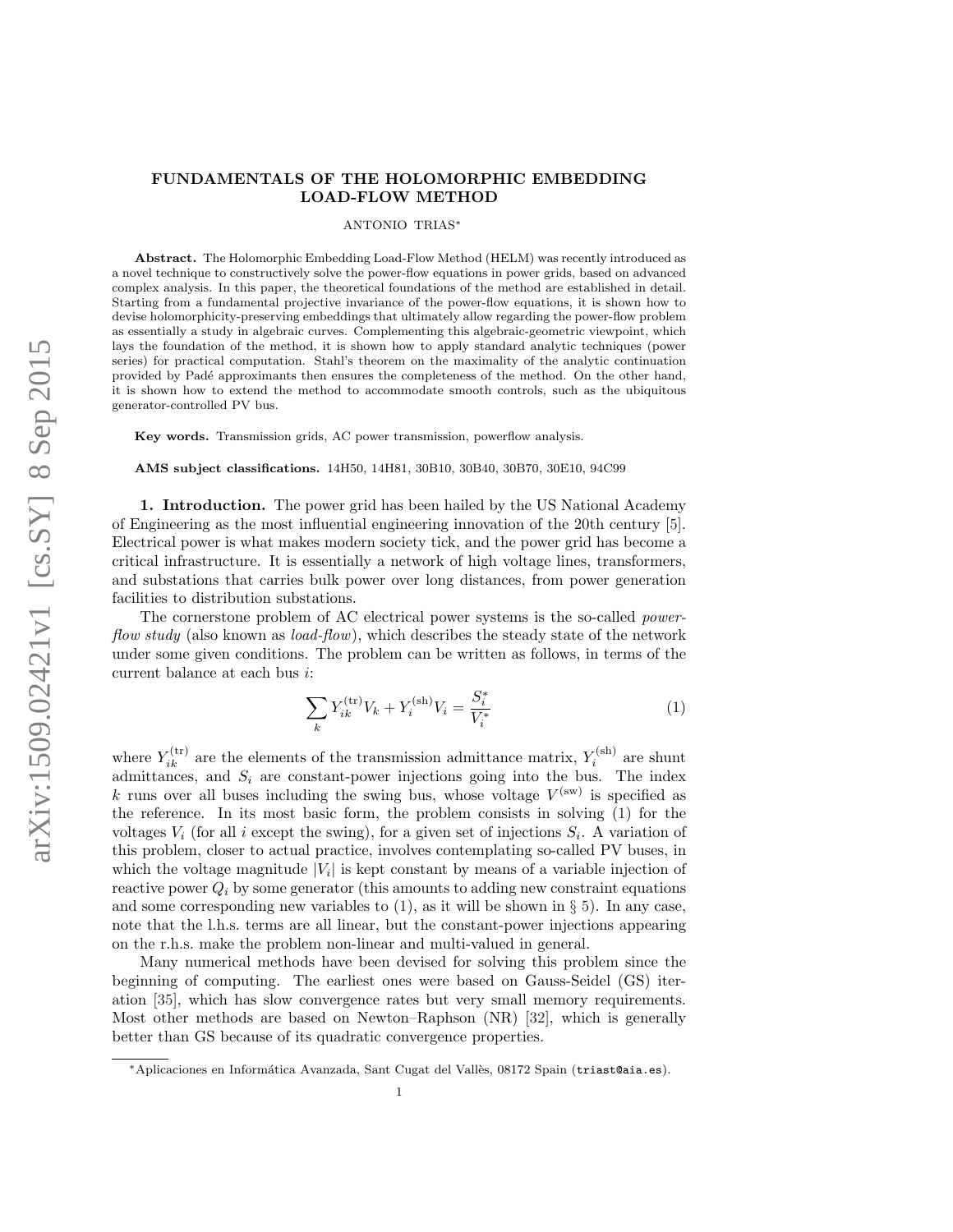Several improvements on the standard NR method were developed by exploiting the weak coupling between reactive power and voltage magnitude on the one hand, and real power and phase angles on the other, which yields good approximations in high-voltage transmission systems. Decoupling leads to smaller Jacobian matrices, which is a big computational gain in large networks, even when using sparse linear algebra techniques for maximum efficiency. Of all the various decoupled methods based on NR, the so-called Fast Decoupled Load Flow (FDLF) formulation of Stott and Alsac [\[29\]](#page-16-2) has become the most successful and it is almost a de-facto standard in the industry, either in its original form or in one of its variants [\[34\]](#page-16-3). In addition to decoupling real and reactive power, the FDLF method factorizes the Jacobian matrix only once. Standard textbooks on power system analysis [\[10,](#page-15-1) [14,](#page-15-2) [6\]](#page-15-3) describe all these methods in detail, and there exist widely available, open-source reference implementations of them, such as MATPOWER [\[38\]](#page-16-4).

A common shortcoming of these traditional methods is their reliance on numerical iteration as the root-finding technique lying at the core of the procedure. As it is well-known, the success of NR or similar contraction-map iterations depends on the choice of an initial seed. Indeed, several authors have verified that since the powerflow problem is multi-valued, iterative methods not only exhibit this dependency, but may also behave erratically, since the different basins of attraction for the various solutions intertwine along fractal boundaries [\[31,](#page-16-5) [20,](#page-15-4) [12\]](#page-15-5). Certainly these problems may be overcome in the vast majority of cases if one devotes some time to explore different starting seeds and monitors the result to avoid undesired solutions. Additionally, many authors have developed additional techniques to improve the chance of convergence or even ensure global convergence properties [\[2,](#page-15-6) [13,](#page-15-7) [17\]](#page-15-8), but their computational cost is significantly higher, their convergence is still not completely ensured in all cases, and human supervision is still needed to assess the different solutions obtained.

The Holomorphic Embedding Load-flow Method (HELM) method [\[33\]](#page-16-6) was born out of the necessity to have a powerflow solution method that could run completely unattended and still produce reliable solutions. These characteristics are absolutely needed for building modern applications that perform massive searches in the statespace of the system, such as intelligent decision-support systems for grid operators. To give a simpler example, consider computing the solution of the system under the outage of one or more lines, which is a very common security assessment procedure. In that scenario NR-based methods have a non-negligible probability of failing, since the new solution may be "too far" from the previous undisturbed state.

From a numerical methods point of view, HELM is direct and constructive, and it does not require the choice of an initial seed. Based on a holomorphic embedding technique, it allows computing the formal power series corresponding to the desired solution in an unequivocal way. Then, thanks to a series of recent advances in the theory of Padé approximants, the numerical solution can be obtained with maximal guarantees (within the limits of floating point precision and round-off). The method thus obtains the desired solution if it exists, and conversely it unequivocally signals unfeasibility when such solution does not exist. It should be remarked that this method has been successfully implemented commercially, and proven able to solve networks of over 65,000 buses with performance that is competitive with traditional fast-decoupled methods.

A couple of clarifications regarding seemingly related methods is needed here. Although the idea of embedding is also used in so-called continuation powerflow meth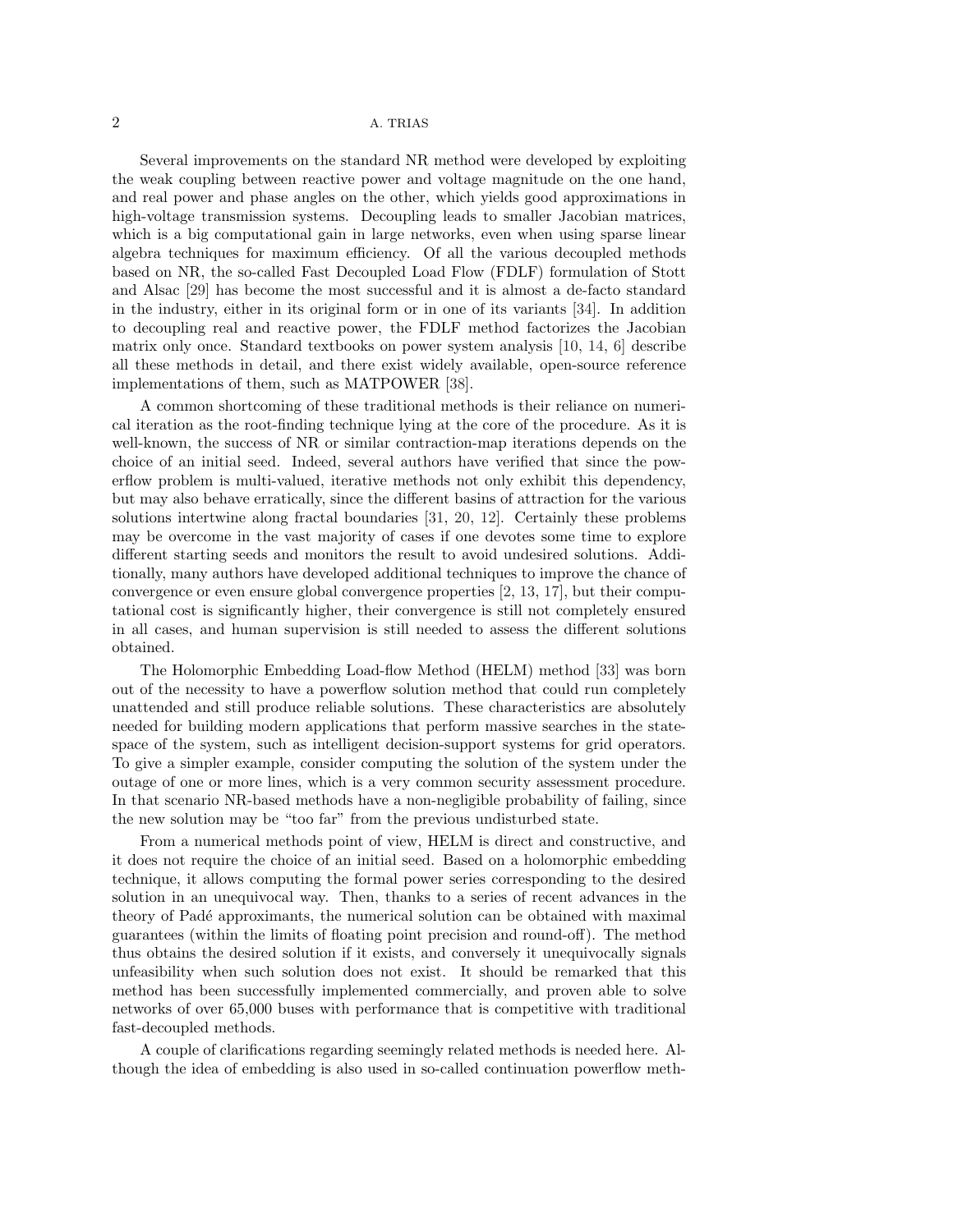ods [\[2\]](#page-15-6), note that HELM is based on holomorphicity, which is a much more strict requirement than the simple smoothness properties required by homotopy. Moreover, as shown in this paper, the underlying formulation in terms of algebraic curves provides a global view that is harder to obtain otherwise. On the other hand, other authors have also explored the idea of exploiting the smoothness of the problem through the use of Taylor series expansions of the real and imaginary parts of the variables (or equivalently, their magnitudes and angles) [\[25,](#page-15-9) [36,](#page-16-7) [37\]](#page-16-8). This is of course very different from exploiting holomorphicity and analytic continuation.

In this paper, the theoretical foundations of the HELM method presented in [\[33\]](#page-16-6) are established in detail. The emphasis is on algebraic curves, showing how two basic conceptual components of that field, namely polynomials and power series, apply to the powerflow problem. Additionally, it is shown how the method can accommodate the inclusion of any type of smooth control within exactly the same framework. The paper is structured as follows. Section [2](#page-2-0) provides a quick overview of the method, summarizing the exposition given in [\[33\]](#page-16-6) from a conceptual point of view. Section [3](#page-3-0) discusses the foundations of the method by establishing the underlying mathematical structure of the theory, based on algebraic curves. This gives new insights into the powerflow problem. Section [4](#page-6-0) provides the fundamentals for the more pragmatic aspect of the method, i.e. computing the solution through power series and analytical continuation. Then § [5](#page-10-0) shows how the method can accomodate powerflow controls in a natural way. Some illustrative and pedagogical examples are fully worked out in the Appendix.

<span id="page-2-0"></span>2. Overview of HELM. Our intention here is to show that the holomorphic embedding method is in fact a procedure to make the powerflow interpretable within the general framework of algebraic curves. This can be considered as looking at the problem from the viewpoint of polynomial systems. Doing this allows us to bring to the powerflow problem the amazing concepts of algebraic geometry, a subject that marries advanced complex analysis and abstract algebra, and dubbed by many authors as "the jewel" of XIX century mathematics. To do so, one needs to embed the complex voltage variables as holomorphic functions. For this it is necessary to avoid the use of  $V_i^*(s)$ , which is not holomorphic, and use instead the variable  $\hat{V}_i(s)$  as an independent holomorphic function. The original problem is recovered at the evaluation on the focal point by imposing the "reflection" condition  $\hat{V}_i(s) = V_i^*(s^*).$ 

Let us begin by reviewing the steps of the method in outline mode, and expand on their meaning later on. The first steps adopt the algebraic curve (polynomial) viewpoint, laying down the foundational concepts:

- 1. Embed the equations using a complex parameter s as shown in [\[33\]](#page-16-6). To obtain holomorphicity in the next step, it is crucial that the variables  $V_i^*$  are embedded as  $V_i^*(s^*)$ , not as  $V_i^*(s)$ .
- 2. Use  $\hat{V}_i(s)$  instead of  $V_i^*(s^*)$ ; now the embedded equations define an algebraic curve and therefore the variables are holomorphic functions. However, once solved, we have to remember to request the reflection condition at  $s = 1$ . Only such solutions represent physical (feasible) branches of the original powerflow problem; the rest are ghost solutions.
- 3. The system of equations are polynomial. Gröbner basis theory demonstrates that, using elimination techniques (for instance with lexicographical ordering), it is possible to arrive at a single polynomial equation in just one of the variables, say  $V_1(s)$ , while the rest, including of course  $V_k(s)$ , are recovered univocally in a triangular fashion. A single polynomial equation with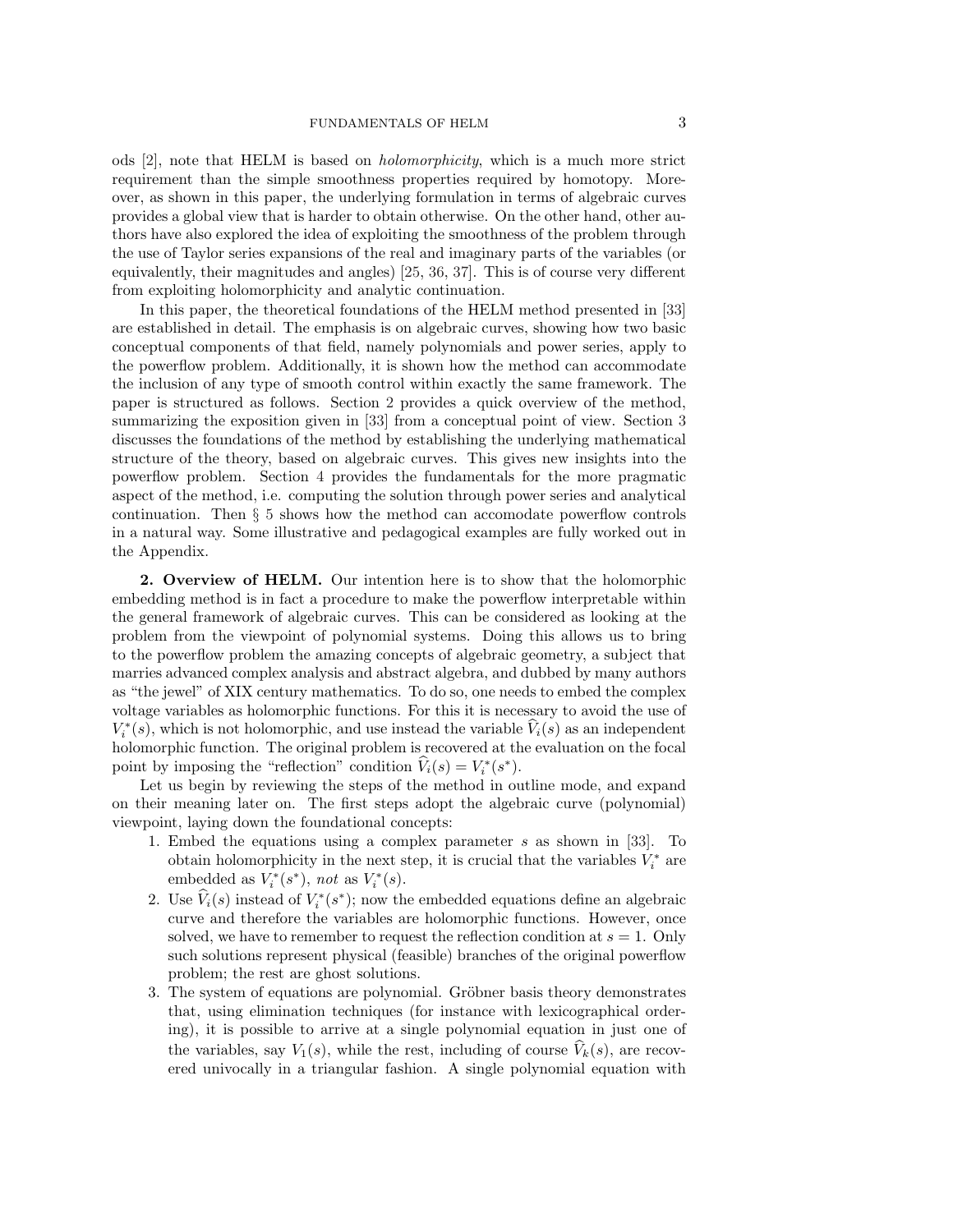s-dependent coefficients is by definition a plane algebraic curve.

4. Problems of existence of non ghost solutions (both operational and nonoperational) can now be studied in terms of the topology, singularities, and branching points of the algebraic curve. For many small models, one may obtain illuminating results in closed form. This is not only useful for instructional analysis, but also for the exact study of small network equivalents, in particular the network algebraic equivalents that naturally arise in HELM, inspired in the theory of algebraic curves (these will be discussed in a forthcoming paper).

The rest of the steps deal with the computational aspects. The viewpoint thus switches from polynomials to power series that describe the local behaviour of algebraic curves at every point:

- 5. As the number of variables grow, it is not computationally feasible to use polynomial elimination techniques to solve for the algebraic curve explicitly. Instead, the method calculates the power series of the curve at the reference point  $s = 0$  (for a suitably chosen germ, which defines the branch), and then uses analytic continuation to try to reach the target point,  $s = 1$ . The fact that one is dealing with an algebraic curve ensures that this series exists and has a non vanishing convergence radius.
- 6. The germ of choice at  $s = 0$  is the one that physically corresponds to an energized network with no constant-power loads or injections. It verifies the reflection condition.
- 7. The analytic continuation is computed by near-diagonal sequences of Pad´e approximants of the power series. Stahl's theorem guarantees that the result is single-valued and maximal: if the approximants converge at  $s = 1$ , we have obtained the solution; otherwise, there is no feasible powerflow.

Note that, under this procedure, the choice of a particular solution branch at  $s = 0$  uniquely determines the powerflow solution that is obtained at  $s = 1$ , if it exists. The choice that the method proposes, which actually defines what we refer to as the operational solution, is easily identified as the state with zero constantpower load/generation and non-zero voltage throughout the network (i.e. zero power because the bus is open-circuited; note that zero power could also be achieved by short-circuiting, which gives rise to "dark" branches [\[33\]](#page-16-6)).

This has been a summarized overview of the logic steps in building the theoretical scaffolding underlying the method. An actual numerical implementation would only deal with the calculation of power series and their Padé approximants [\[3\]](#page-15-10), but such narrow mechanistic view of the method, although perfectly viable as a numeric procedure, would ignore the wealth of insights coming from the global aspects of the algebraic curve. We now leave the outline style and expand upon the motivation and foundations of each of these stages of the method.

# <span id="page-3-0"></span>3. Fundamentals I: the algebraic view.

3.1. Preliminaries. The powerflow problem will be assumed to have the following general form:

<span id="page-3-1"></span>
$$
\sum_{k} Y_{ik} V_k = \frac{S_i^*}{V_i^*} \tag{2}
$$

where  $Y_{ik}$  is the generalized admittance matrix containing the effects of all linear devices. This typically includes line admittances, transformers, (including phaseshifters), line susceptances, bus shunt admittances, constant-impedance loads, and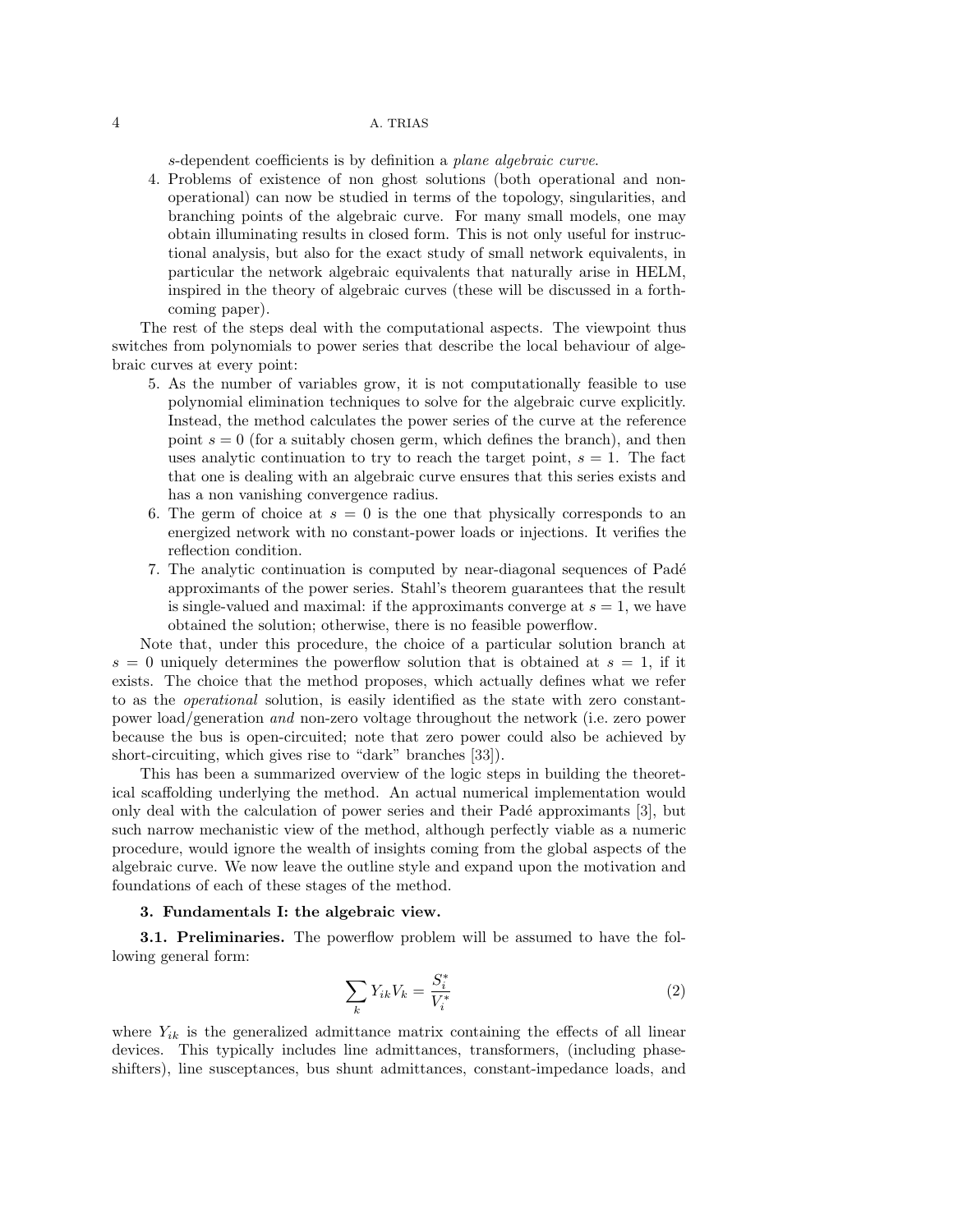constant-current injections, among others. The r.h.s. contains the constant-power injections, which are the nonlinear part.

Unless specified, indices run over all buses, including the swing bus which will be chosen at index 0.

**3.2. Motivation.** The major motivation driving the methodology behind HELM originates in the projective invariance of equations [\(2\)](#page-3-1), which strongly suggests how to study the system. If the voltages are rescaled by  $V_i' = \lambda V_i$ , the resulting equations recover the same form, but with scaled injections:

<span id="page-4-0"></span>
$$
\sum_{k} Y_{ik} V'_{k} = |\lambda|^{2} \frac{S_{i}^{*}}{V'_{i}^{*}}
$$
\n
$$
\tag{3}
$$

As it is well-known in other areas of physics, this sort of invariance is something that deserves to be studied in its own right, as it often rewards us with insights and powerful results that would otherwise be lost (e.g., gauge theories in theoretical physics). In this case the projective invariance in [\(3\)](#page-4-0) can be understood as a scale invariance linking the scales of voltages and power injections, so that the equations describe a whole family of powerflow problems at a time. Naturally, one fixes this invariance when choosing a particular reference value of the swing voltage, but the point here is that we would like to study this dependence. Therefore this leads one to consider an embedding technique by using  $s = |\lambda|^2$  as a new variable of the problem. The family corresponds to all real and positive values of s.

However, there are strong reasons to work with a complex embedding parameter. The first reason is that equations [\(2\)](#page-3-1) are algebraic, and therefore they can always be reduced to polynomials by means of elimination techniques, as shown in § [3.5.](#page-5-0) Therefore it makes sense to work in the complex domain, where the fundamental theorem of algebra guarantees that all zeros exist. Another reason is that, using a suitable form of the embedding as shown below, the problem is converted into an algebraic curve. This opens up a plethora of techniques and results from complex analysis. Most of them derive from *holomorphicity*, i.e. complex analyticity of the voltages with respect to the complex embedding parameter. Therefore there is nothing to lose and a lot to win by working in the complex s-plane (eventually, the functions are evaluated at the focal real value of s to get the desired voltages). In fact the main proposition in HELM is to look at the powerflow as a particular problem within the theory of algebraic curves. This requires considering complex variables and holomorphic functions.

<span id="page-4-1"></span>3.3. Complex embedding. The proposed embedding consists in introducing a complex parameter s into [\(2\)](#page-3-1). A natural possibility, which will be referred to as the minimal embedding, is the one suggested by the projective invariance discussed above:

$$
\sum_{k} Y_{ik} V_{k}(s) = s \frac{S_{i}^{*}}{V_{i}^{*}(s^{*})}
$$
\n(4)

Note how one recovers exactly the powerflow equations of [\(3\)](#page-4-0) for real, positive values of s. On the other hand, it is key that the voltage parameters  $V_i^*$  are embedded as  $V_i^*(s^*)$ , not as  $V_i^*(s)$ , since the former verifies the Cauchy-Riemann equations and the latter does not. The idea is also inspired by Schwarz reflection principle [\[16\]](#page-15-11), and its use will become clear in the next section.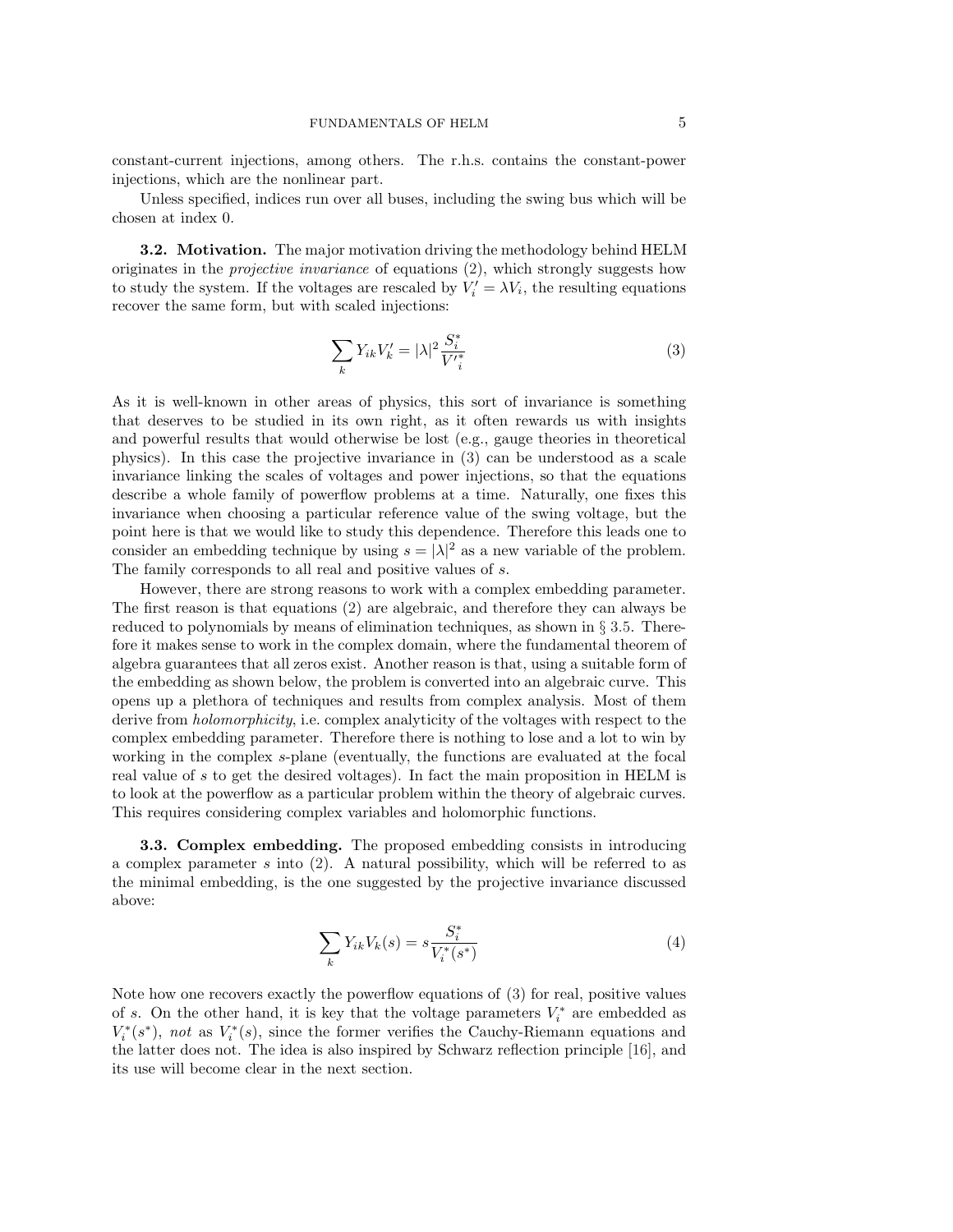**3.4. Holomorphicity and the reflection condition on**  $V, \hat{V}$ . Since complex conjugation does not preserve holomorphicity, the embedded system [\(4\)](#page-4-1) must be formally doubled with its mirror image:

<span id="page-5-1"></span>
$$
\sum_{k} Y_{ik} V_{k}(s) = s \frac{S_{i}^{*}}{\widehat{V}_{i}(s)}
$$
  

$$
\sum_{k} Y_{ik}^{*} \widehat{V}_{k}(s) = s \frac{S_{i}}{V_{i}(s)}
$$
 (5)

where  $V_i(s)$ ,  $\widehat{V}_i(s)$  must be considered as two sets of independent holomorphic functions. Note that here the hat denotes just a different symbol, not complex conjugation. Once the solution for both sets is found, if the following equality holds

<span id="page-5-2"></span>
$$
\widehat{V}_i(s) = V_i^*(s^*),\tag{6}
$$

which will be referred to as the *reflection condition*, then the two sets of equations in [\(5\)](#page-5-1) are just complex conjugates of each other, and the embedded system [\(4\)](#page-4-1) is recovered. Note however that the doubled system [\(5\)](#page-5-1) may contain solutions that do not satisfy the reflection condition [\(6\)](#page-5-2) when evaluated at  $s = 1$  and therefore are not physical solutions to the original powerflow problem (these will be referred to as ghost solutions). Therefore the method consists in solving the algebraic system [\(5\)](#page-5-1) and requiring the additional condition [\(6\)](#page-5-2) to hold at  $s = 1$ . Then, among the nonghost solutions, if any, one will identify the one representing the normal operational condition as a well-defined specific branch of the algebraic curve (white branch). All other non-ghost solutions are black branches, i.e. physical in principle but representing low-voltage, non-operational scenarios. If all the algebraic solutions are ghost, the original parametric powerflow problem has no solution.

<span id="page-5-0"></span>3.5. Elimination polynomial. Eliminating denominators, the system [\(5\)](#page-5-1) becomes a set of polynomial equations in several variables. There exist many elimination techniques to solve these [\[30\]](#page-16-9), such as classical resultants, characteristic sets, and Gröbner bases. Although in practice the HELM method does not use any of these computer algebra methods, Buchberger's algorithm on Gröbner basis theory [\[4\]](#page-15-12) may be invoked to prove that it is always possible to carry out a complete elimination procedure, arriving at a polynomial equation in only one of the variables (say,  $V_1$ ):

<span id="page-5-3"></span>
$$
\mathfrak{P}(s, V_1) = \sum_{n=0}^{\deg \mathfrak{P}} a_n(s) V_1^n = 0 \tag{7}
$$

Furthermore, using lexicographical monomial ordering, the elimination is triangular: all the other variables  $V_1, V_2, V_2, V_3$ , etc., are expressed explicitly as polynomials in the previous ones. Given a solution  $V_1(s)$  to [\(7\)](#page-5-3), all other values  $V_i(s)$ ,  $V_i(s)$  are then obtained by simple progressive back-substitution.

The degree deg  $\mathfrak P$  of this polynomial is in general rather large (of order exponential in the number of buses), but the key points here are that the degree is always finite and the coefficients  $a_n(s)$  are polynomial in s. This means that [\(7\)](#page-5-3) is a plane algebraic curve. Thus the powerflow problem has been converted, via the embedding procedure, into the study of algebraic curves on the complex plane, which is a field in which there is a plethora of results to exploit and build upon [\[9,](#page-15-13) [15\]](#page-15-14). Algebraic curves are essentially linked to Riemann surfaces [\[26,](#page-15-15) [7\]](#page-15-16), another field rich in powerful results.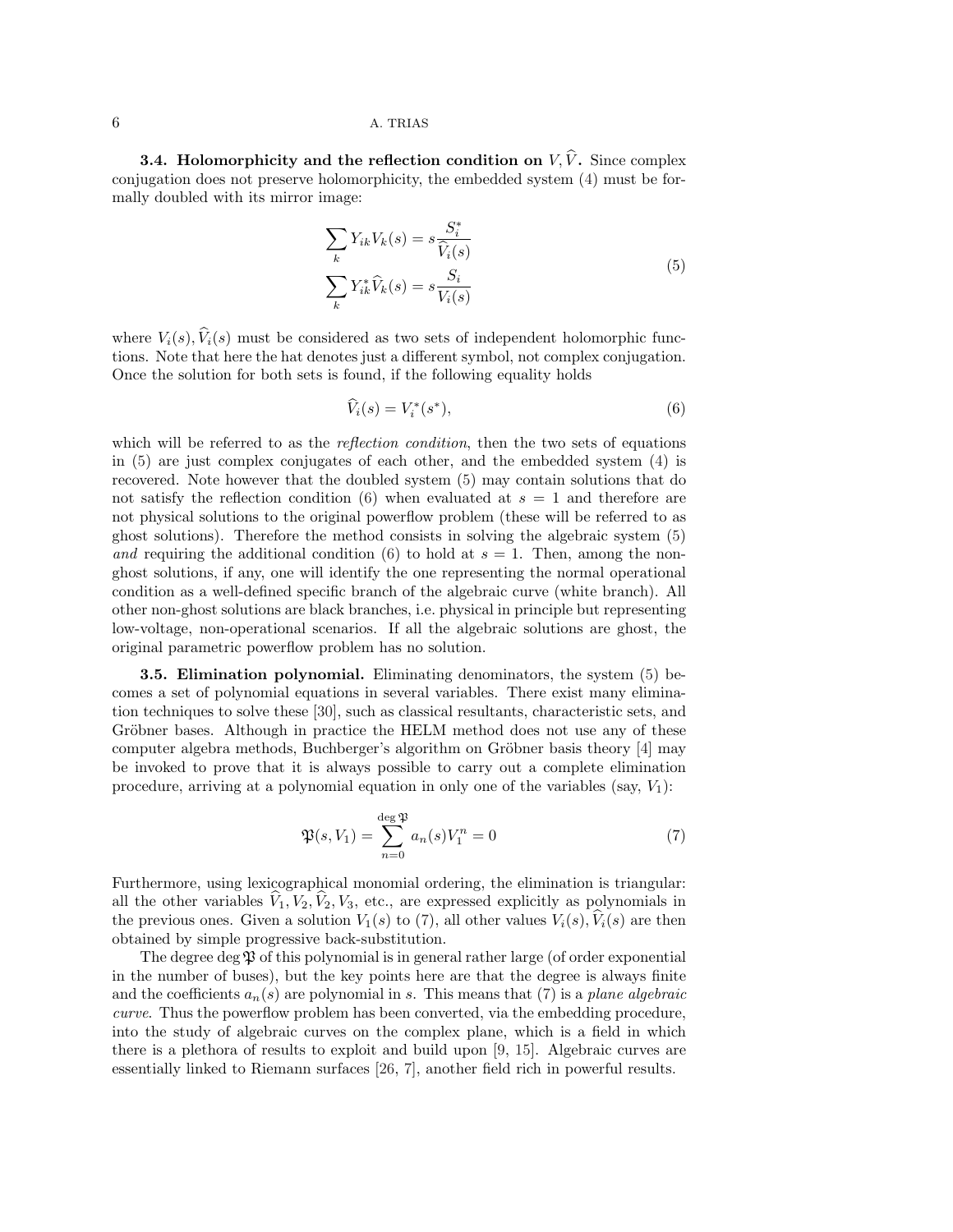## FUNDAMENTALS OF HELM 7

3.6. Algebraic curves. Branches. One of the most immediate results that can be reaped concerns the analysis and interpretation of the multiple solutions of the powerflow problem, and the collisions among them, in particular at voltage collapse points. Now all possible powerflow solutions are characterized as branches of the corresponding algebraic curve defined by [\(7\)](#page-5-3). Branch collisions take place at the socalled *branch points* of the curve, which are the values of s for which a zero of  $\mathfrak{P}(V_1)$ has multiplicity 2 or greater. This, together with the reflection condition  $(6)$ , allows us to interpret feasibility and voltage collapse in the powerflow problem under a new light. Algebraic curves provide a global view with far greater analytical power than numerical techniques such as Newton–Raphson, which only exploit local properties. For instance, a traditional continuation powerflow [\[2\]](#page-15-6) can calculate and analyze the collapse point in terms of a saddle-node bifurcation, but the theory presented here reveals it more specifically as two branches of a (complex) algebraic curve merging at a branch point.

At each particular point s of the complex plane, the branches can be categorized into these groups:

- Ghost branches: these correspond to solutions that fail to satisfy the reflection condition. Therefore, when s is real positive, they are not physical powerflow solutions.
- Feasible branches: these satisfy the reflection condition and therefore represent physically possible powerflows when s is real positive. However, only one of these corresponds to the normal operating state of a power network, as it will be shown below.

Voltage collapse is therefore understood as a collision in the s-plane of the operational branch with another one and the emergence of a couple of ghost branches as a result.

Algebraic techniques allow the calculation of all branches simply as the roots of polynomial  $\mathfrak{P}(s, V_1)$ . Calculation of all branch points is also accomplished by well-known techniques, such as the calculation of the discriminant of  $\mathfrak{P}(s, V_1)$  (the resultant of the two polynomials  $\mathfrak{P}, \partial \mathfrak{P}/\partial V_1$ . [A](#page-0-1)ppendix A demonstrates the power of this analysis in an example where the curve and its branch points can be explicitly calculated. However, since the degree of the algebraic curve grows exponentially with the number of buses, such explicit calculations can only be carried out for very small networks. Several authors [\[19,](#page-15-17) [18,](#page-15-18) [11,](#page-15-19) [22,](#page-15-20) [21\]](#page-15-21) have explored these computer algebra techniques for simultaneously obtaining all solutions to the powerflow problem (although not in an embedded setting), and the typical size that is computationally feasible remains at around four to five buses maximum. Therefore the exposition turns now to the method for computing solutions for networks of any size.

### <span id="page-6-0"></span>4. Fundamentals II: the analytical view.

4.1. Power series. As it is customary in the field of algebraic curves, for practical computations one uses the power series representation developed about some reference point. Since the  $V_i(s)$  are holomorphic, their power series contain all the information needed to reconstruct the functions in their full domain of holomorphy (which in this case, being algebraic curves, is the full complex plane except a finite number of singular points), beyond the convergence radius of the series. Each power series defines a different branch and in this sense, they are referred to as "germs" of the branches of the algebraic curve [\[1\]](#page-15-22). This full reconstruction is provided by the powerful Weierstrass analytic continuation procedure, and it is what allows HELM to extend the germs from local to global branches.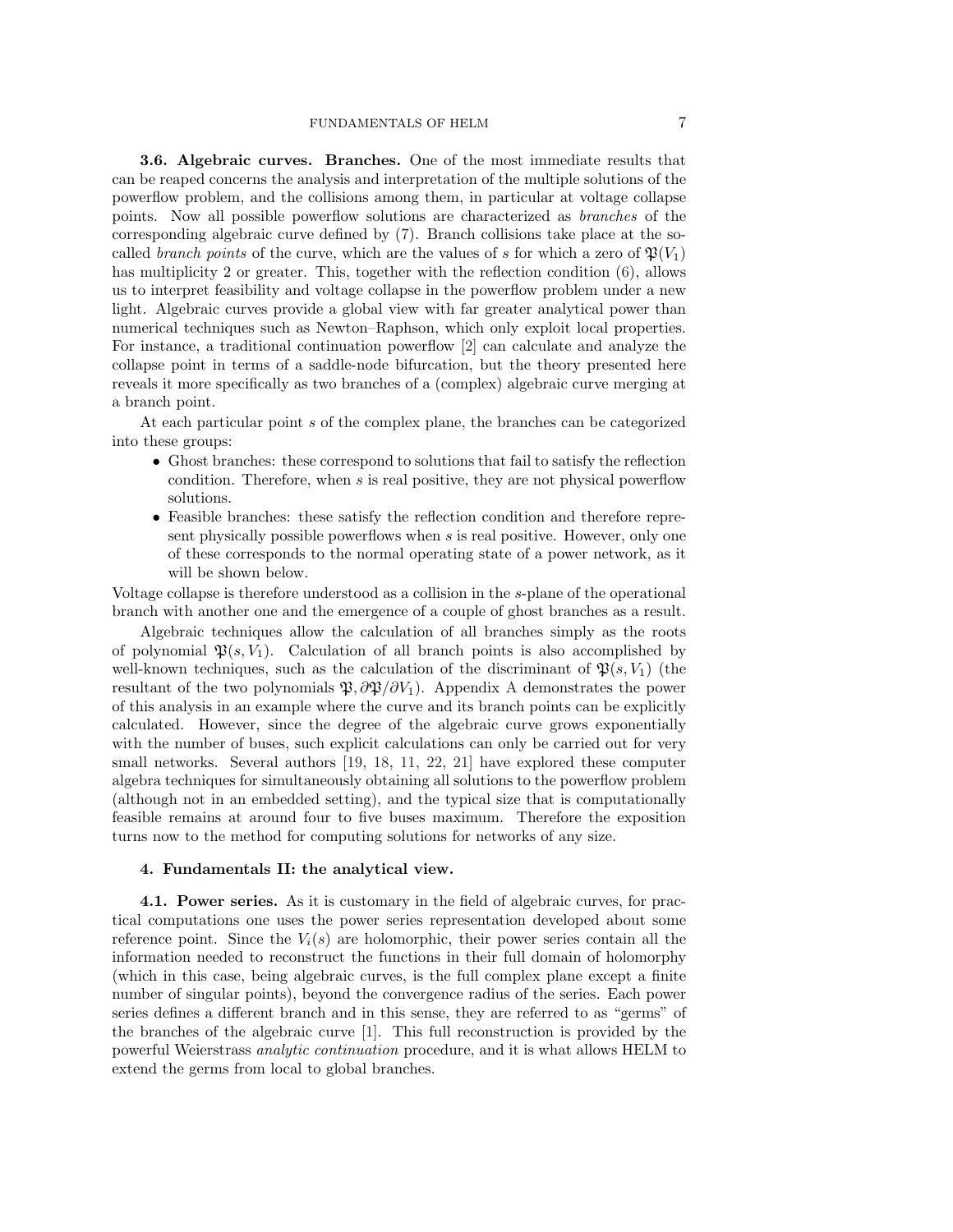In sum, working with power series allows practical computation in networks of any size, and holomorphicity ensures that, at least in principle, calculations at points far away from the reference can be carried out through analytic continuation.

4.2. The choice of branch. Operational solution. The next problem consists in selecting the proper branch. Since the goal is to obtain the operational solution of the original powerflow [\(2\)](#page-3-1), some criterion is needed to select a branch out of the multiple ones in system [\(5\)](#page-5-1). Drawing from the physics behind the problem, it can be argued that  $s = 0$  provides the privileged reference point for an unambiguous choice. At  $s = 0$  the system represents a power network in which the constant-power injections (whether load or generation) are zero. At each bus, this situation can be achieved either by open-circuit, in which case the voltage is non-zero, or by shortcircuit, in which case the voltage is zero and the right-hand side  $sS_i^*/\hat{V}_i(s)$  in [\(5\)](#page-5-1) approaches the value of the bus fault current. Requiring that  $V_i(0) \neq 0$  throughout, i.e. open circuiting all buses except the swing, provides a unique answer, which will be referred to as the white branch (at  $s = 0$ ).

Reference [\[33\]](#page-16-6) shows in detail the mechanics to compute the power series terms of this white germ, up to any desired order, through a constructive procedure involving the repeated solution of a linear system in sequence. One important point is that this procedure automatically enforces the reflection condition; the white germ clearly satisfies this condition at  $s = 0$ . Regarding a power series as the identity mark of a branch, and Weierstrass analytic continuation as a propagation of this identity to other parts of the s-plane, HELM postulates that the operational solution sought at  $s = 1$  must have the same identity and therefore is the analytic continuation of the white germ.

4.3. Analytic continuation and single-valuedness. In HELM one assumes that the powerflow problem corresponds to the operational state of some real network. Therefore, regardless of the particular method used to perform the analytic continuation of the white germ discussed above, we need to enforce the single-valuedness of the procedure in order to obtain a single solution. It is well-known that analytic continuation of a holomorphic function from a given point  $s_a$  to a point  $s_b$  along different paths may yield different values of the function at  $s<sub>b</sub>$  just by following different paths. This reflects the fact that the algebraic curve is actually one whole multi-valued holomorphic function, not simply a collection of disjoint branches. This "branch identity loss" can only happen if both paths enclose a singular point (branching point).

The way to solve this issue is standard in complex analysis. One must remove from the complex plane (technically, from the extended complex plane  $\mathbb{C}_{\infty}$ , the Riemann sphere) a connected set of lines Γ (branch cuts) connecting all branch points. Then the complement  $\mathbb{C}_{\infty} \setminus \Gamma$  will be simply connected (no holes) and the analytic continuation along any path on the remaining plane will be guaranteed to provide a unique result, since it is no longer possible to have paths encircling a branch point (because they would have to cross one of the removed lines). This is for instance what is done in the definition of some elementary multi-valued complex functions, such as the square root, in which the choice of the branch cut along  $(-\infty, 0)$  fixes the conventional meaning of the principal value of the square root (i.e. the meaning of the symbol  $\sqrt{z}$ ).

Note that the choice of branch cuts is a priori arbitrary (as long as they connect all branch points), but every choice leads in principle to a different single-valued function. Therefore the problem is not only achieving single-valuedness, but also choosing the set  $\Gamma$  (branch cuts) in such a way that the analytical continuation of the white germ at  $s = 1$  gives a solution that makes physical sense. Our argument, based on physical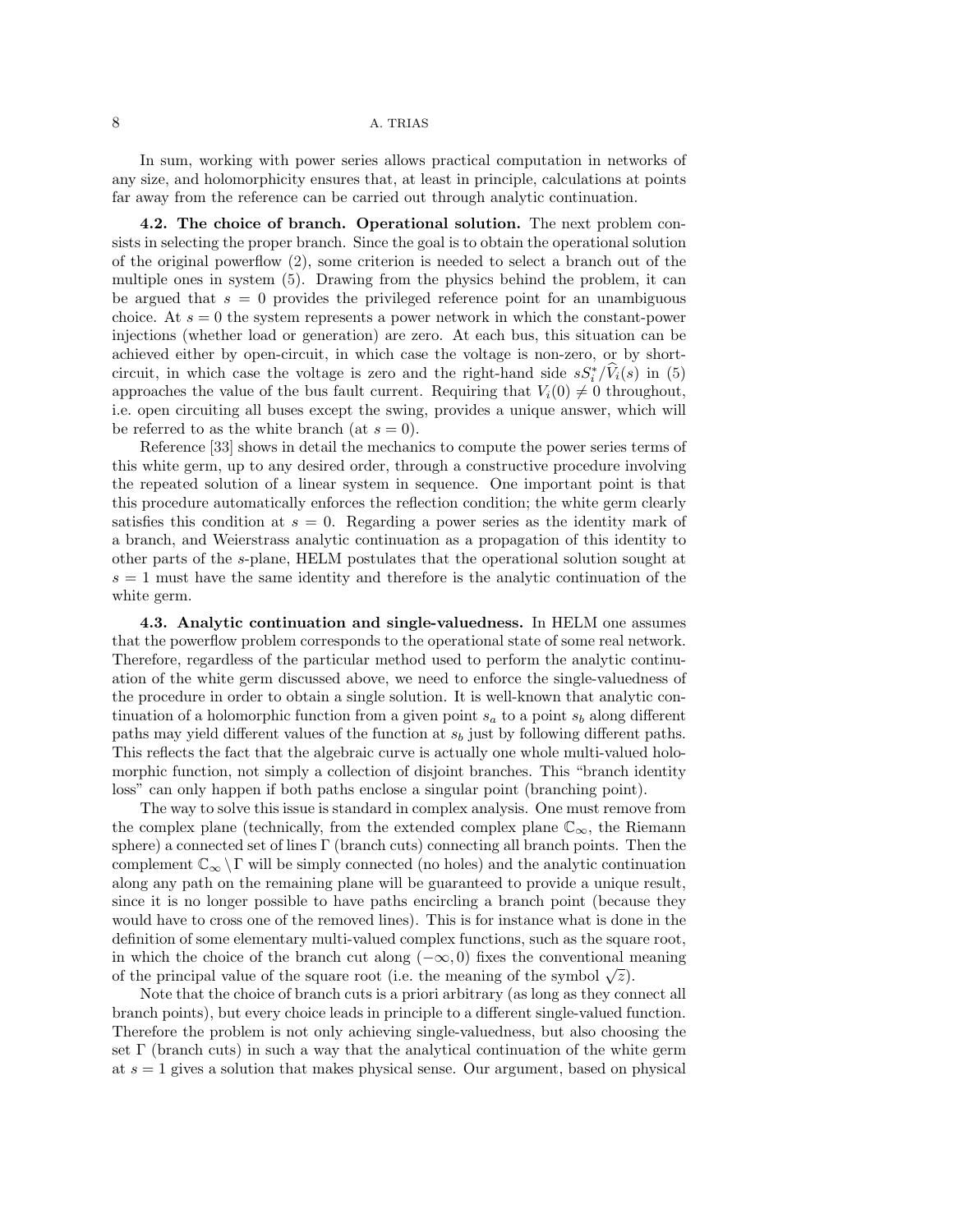plausibility, is that the operational solution to the powerflow problem exists if and only if, using the complex embedding [\(4\)](#page-4-1), the white germ is analytic-continuable along all values  $0 \lt s \leq 1$  on the real axis. Therefore the only a priori requirement on the choice of branch cuts is that they do not contain any part of this particular continuation path. Intuitively, one requires that the whole family of projectively equivalent powerflow problems up to  $s = 1$  retains the same identity as the germ at  $s = 0$ .

4.4. Maximality of the analytic continuation: Stahl's Theorem. A key fact is that there is a very natural way to choose the branch cuts. Since the problem is described by an algebraic curve,  $V_i(s)$  is holomorphic with a finite number of branch points. In this case, Stahl's theorem [\[27,](#page-16-10) [28\]](#page-16-11), which proves an earlier conjecture by Nuttall [\[23\]](#page-15-23), states the following:

- a. There exists a unique extremal domain  $D$  in which the function has a singlevalued analytic continuation. In other words, there exists a choice of branch cuts  $\Gamma$  enforcing single-valuedness such that the resulting domain (in our case  $\mathbb{C}_{\infty} \setminus \Gamma$ ) is the "biggest" one possible (the precise mathematical measure for this is the concept of *logarithmic capacity*; this result asserts that there exists a unique choice of cuts  $\Gamma$  that has minimal logarithmic capacity).
- b. The sequence  $[L_i/M_i]$  of Padé approximants converges in capacity to the function in the extremal domain  $D$  for any sequence of indices satisfying  $L_j + M_j \to \infty$  and  $L_j/M_j \to 1$  as  $j \to \infty$ .

In other words, the near-diagonal Padé approximants of the white germ converge to the single-valued function in its maximal domain of analytic continuation, which in this case is everywhere on the s-plane except on the set of branch cuts Γ. This last step therefore rounds up the method, providing both a practical way to calculate the analytical continuation and an unequivocal test for the existence of the operational solution.

Fig. [1](#page-9-0) shows a schematic view of a minimal cut set  $\Gamma$ . The set has minimal logarithmic capacity in the complex u-plane, where  $u = 1/s$ . For the two-bus problem, the system has only two branch points and therefore in that case  $\Gamma$  is simply a straight segment joining them (see the Appendix). In the general case, Γ would be more complicated. If one were interested in calculating Γ, it is interesting to note that the zeros and poles of the Padé approximants mentioned above tend to accumulate on this set. In any case, from the point of view of the powerflow problem, and in particular the existence of an operational solution, the key question is whether or not the set Γ obstructs the path along the real axis from  $s = 0$  to  $s = 1$  (in the u-plane, from  $u = +\infty$  to  $u = 1$ ).

One subtle point remains: could it ever happen that the excluded set  $\Gamma$ , in spite of being of minimal size, crosses or covers the interval  $0 < s \leq 1$  when there is otherwise no obstruction to the analytic continuation along that specific path corresponding to the projective family? After all, Stahl guarantees that Padé approximants converge in a maximal domain, but says nothing about this specific path. The answer lies in the choice of embedding, as covered in the following section.

Note that the reverse condition is adequately covered: if the operational powerflow solution does not exist, the procedure will detect so. By our definition above, if the solution does not exist it means that the white germ is not analytic-continuable along all values  $0 < s \leq 1$  on the real axis, which is something that can be easily tested by checking the convergence of the Padé approximants.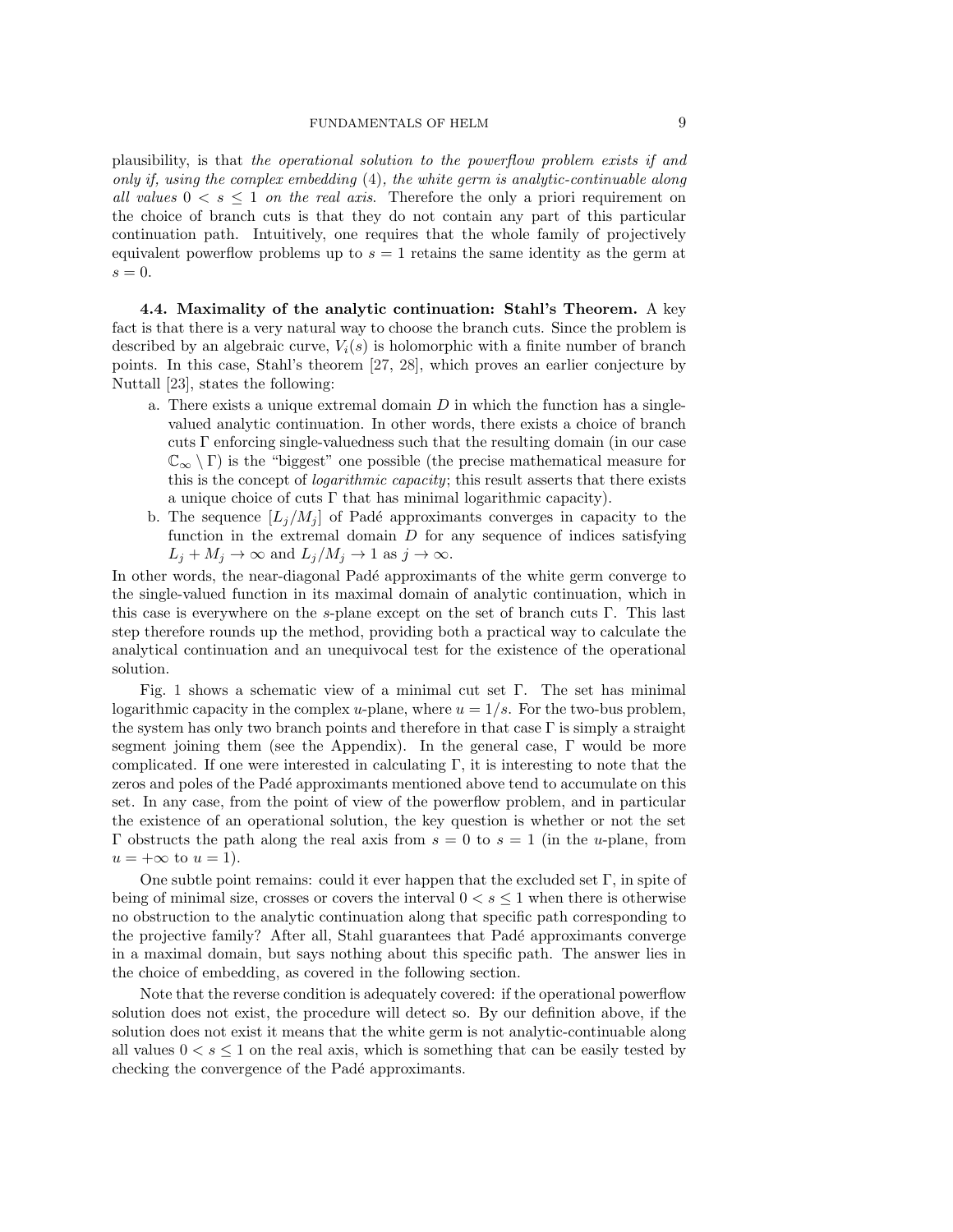

<span id="page-9-0"></span>FIG. 1. Schematic example of the minimal cut set  $\Gamma$  in the complex u-plane, for an algebraic curve with six branch points (black dots). The diamond-shaped points are auxiliary connecting points. In this example, the powerflow problem has an operational solution, since the path from  $u = +\infty$ (i.e.  $s = 0$ ) along the real axis can reach  $u = 1$  without encountering the cut set, which means that the white germ has an analytic continuation along that path. Stahl's theorem proves that the analytic continuation can be provided by  $Pad\acute{e}$  approximants.

4.5. Choice of embedding. Looking back at [\(4\)](#page-4-1), it should be remarked that it is certainly not the only possible embedding satisfying the requirements of the method. For instance, one could also embed all shunt elements:

<span id="page-9-1"></span>
$$
\sum_{k} Y_{ik}^{(\text{tr})} V_k(s) = -s Y_i^{(\text{sh})} V_i(s) + s \frac{S_i^*}{V_i^*(s^*)}
$$
(8)

Here  $Y_{ik}^{(tr)}$  represents the transmission admittances, which satisfy  $\sum_{k} Y_{ik}^{(tr)} = 0$  for all *i* (the indices include the swing bus); while  $Y_i^{(sh)}$  represent shunt terms, either from load models or from lines and transformers. The reference state  $s = 0$  in this case can be physically interpreted as the line charging susceptances being completely compensated, waiting for the loads to be connected. This embedding would yield at  $s = 0$  a reference solution having all voltages equal to the swing bus. The authors have used this type of embedding for years and think that it is probably the most reasonable identity to assign to the empty network. It will be denoted as HELM's canonical embedding.

Another example would be to additionally embed the resistive parts of  $Y^{(tr)}$ :

$$
j\sum_{k} B_{ik}^{(\text{tr})} V_k = -s\sum_{k} G_{ik}^{(\text{tr})} V_k - sY_i^{(\text{sh})} V_i + s\frac{S_i^*}{\hat{V}_i}
$$
(9)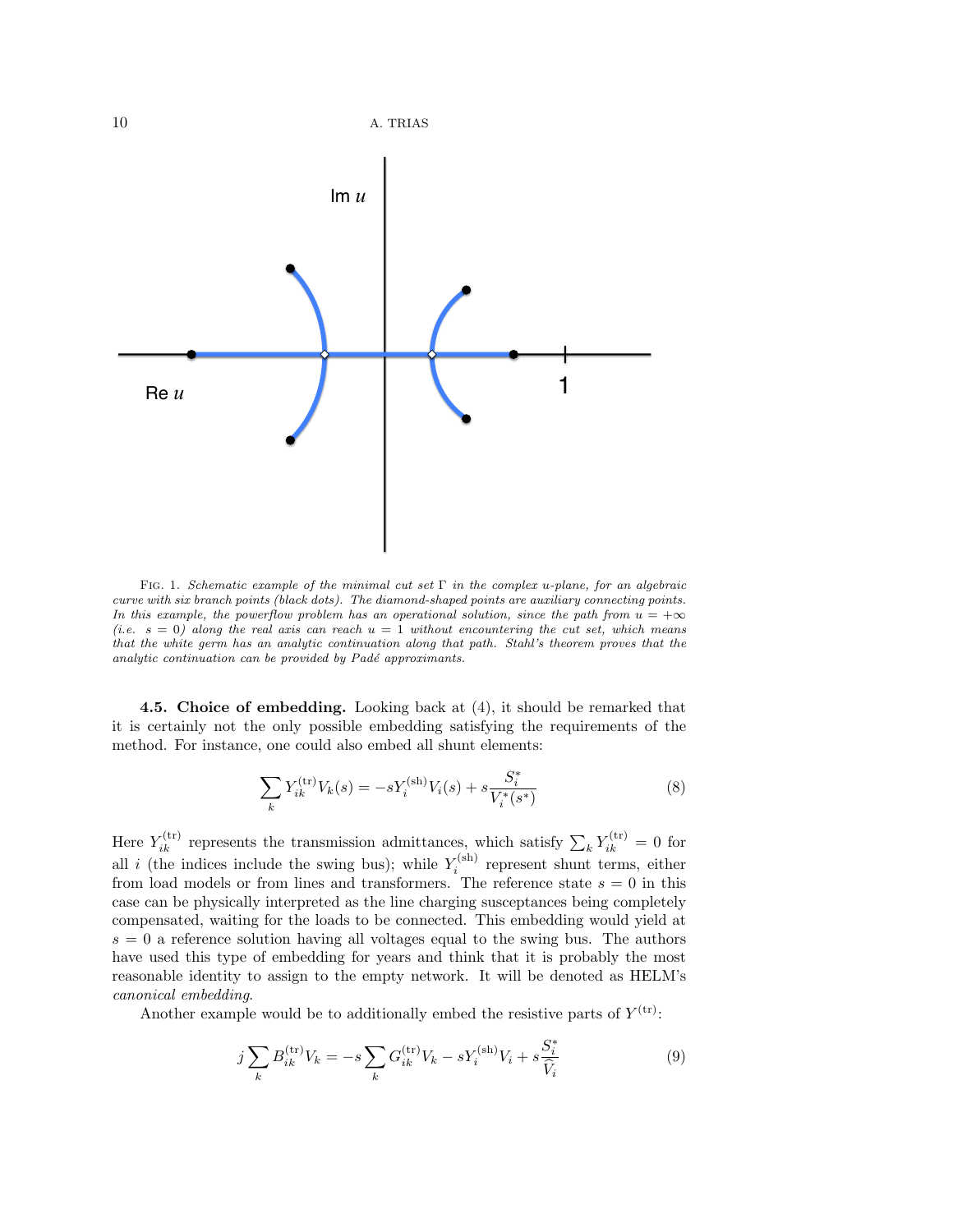so that the resulting linear systems for computing the white germ only involve the real matrix  $B_{ik}^{(tr)}$ , which could be considered as numerically more efficient. Yet a further example would be to extend the embedding to the non-symmetric elements of  $B_{ik}^{(\text{tr})}$  (those originating from phase-shifting transformers), so that the final matrix is symmetric and therefore more efficient to factorize via Cholesky instead of a general LU decomposition.

However, the choice of embedding is not completely harmless. Different forms of the embedding result in different algebraic curves, having different branching points. It can be shown that the introduction of additional embedded terms in [\(4\)](#page-4-1), as suggested above, normally results in additional branch points in the resulting curve. Vast numerical evidence shows that these additional singularities are harmless in the case of [\(8\)](#page-9-1), since the corresponding Stahl cuts still do not cover the interval  $0 < s < 1$  and then the numerical solution is exactly the same. But in other embeddings, the result may be that, for powerflow cases where the operational solution at  $s = 1$  does exist, the additional branching points could introduce obstacles to the convergence of the Padé approximants, by way of the minimal set  $\Gamma$  covering the point  $s = 1$ . This is a rather academic problem, since in practice one needs to use artificial embeddings in order to find a single example of this phenomenon. It is however an interesting question to find a general way to characterize the relationship between the functional form of the embedding and the resulting minimal set  $\Gamma$ , in order to prevent the use of such problematic embeddings. This problem is yet unexplored, but it is linked to the Pólya-Chebotarev problem, a current research topic in advanced complex analysis [\[8,](#page-15-24) [24\]](#page-15-25). Nonetheless the authors will report some considerations about this problem in a forthcoming paper.

For the two-bus case, it can be shown rigorously that the minimal embedding [\(4\)](#page-4-1) is free of this problem (see Appendix [A\)](#page-0-1). For the general  $n$ -bus case, there is extensive numerical evidence as well as strong heuristic reasons to support this as well. The most important one is that the minimal embedding matches the physically realizable picture of an energized network in which the injections are progressively turned on, starting from the no-load state. Evidence shows that the canonical embedding [\(8\)](#page-9-1) is also free of problems; in fact it could be argued that the physical picture is even more natural in this case.

This concludes the foundations for the completeness of the method:

- If the operational solution exists, the method will find it: Stahl's theorem and the choice of the canonical embedding ensure that the Padé approximants converge (in capacity measure) to the solution.
- If the operational solution does not exist, the method will detect so: nonconvergence of the Padé approximants (along the path  $0 < s \leq 1$  on the real axis) necessarily implies an unfeasible powerflow, because if they did converge they would be the analytical continuation of the white germ and therefore the powerflow solution, thus contradicting the assumption.

<span id="page-10-0"></span>5. Extensions: the role of controls as constraints. In the context of the powerflow problem, controls are seen as additional mathematical constraints on the voltages or on some other magnitude (which can always be expressed ultimately in terms of the voltages). Primary examples are voltage regulation at generator buses, which gives rise to the so-called PV buses, or on-load tap changing (OLTC) transformers, or switched capacitor/reactor banks (shunts). Since the powerflow is only concerned with the steady state, any dynamical aspects are ignored, and thus only the the stable final state of controls is considered. For instance, in a PV regulated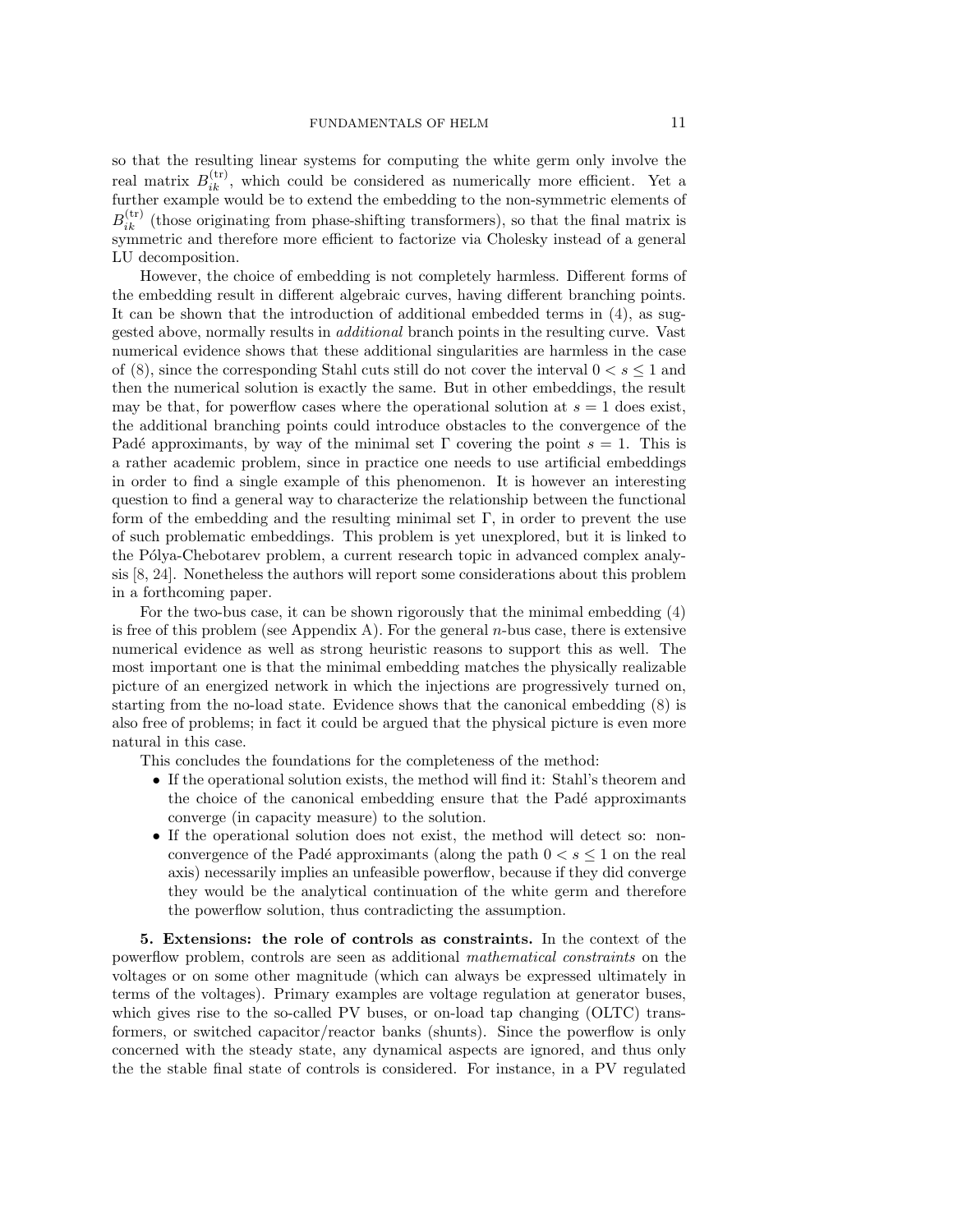bus it is only needed to consider the voltage modulus setpoint, and the mathematical constraint would be simply  $V_k V_k^* = |V_k^{\text{sp}}|^2$ . Obviously, for each new constraint equation added to the system one needs to free some other parameter in the equation, to balance the degrees of freedom. In the PV example, one normally designates the local reactive injection  $Q_k$  as the new control variable. In the case of a remote voltagecontrolled PQ bus k, the new variable could be some other  $Q_{k'}$  or some weighted combination of reactive injections.

The HELM method can seamlessly incorporate any type of control, as long as the associated constraints can be expressed as some algebraic function of the voltages or flows. This is always the case since all controls can be expressed as a polynomial equation in the steady state. These will be referred to as algebraic controls. This way the system is still described by an algebraic curve and thus all the fundamental properties of the method are preserved. In practice this means that all "smooth" controls can be accommodated in HELM, but there are two characteristics that break holomorphicity and therefore need to be treated outside of HELM methodology: saturation limits and discreteness. Real controls always exhibit resource limits, and sometimes also discreteness effects. The most prominent examples of saturation limits are the  $(Q_{\text{min}}, Q_{\text{max}})$  capability limits in generator buses and the tap ratio range limits in OLTC transformers. The latter are also prime examples of discreteness (tap ratio steps) and threshold activation effects (control deadband). All of these issues can be dealt with via successive application of the algebraic method, combined with discretization techniques such as relaxation and/or combinatorial search. Further details and a complete framework for dealing with limits and discreteness will be the subject of a forthcoming publication. The exposition here will only deal with algebraic controls, focusing on the HELM fundamentals.

5.1. Algebraic controls. The introduction of controls in the HELM framework is guided by the fundamentals exposed in the previous section. It basically amounts to an adequate embedding of the constraint expression, in a way that preserves the algebraic nature of the problem (and therefore holomorphicity) and also attains a reference solution at  $s = 0$  that makes physical sense as an energized, no load network. On the other hand, for the addition of each new constraint one has to designate one new free variable, in order to keep the number of equations and unknowns balanced. This is best exemplified by showing how this can be done in the simplest and most ubiquitous case, the PV node.

Let us consider the general powerflow equations of a network as in  $(2)$ , except that now the buses are labeled into two sets: the  $\{PV\}$  set, having  $n_{PV}$  buses, and the  $\{PQ\}$  set having  $n_{\text{PQ}}$ . There are  $n_{\text{PV}}$  new constraints  $V_k V_k^* = |V_k^{\text{(sp)}}|$  $\binom{\text{(sp)}}{k}$ , which are clearly algebraic. In a PV bus, voltage control is achieved by regulating the injection of reactive power local to the bus. This naturally suggests the new variables of the system, needed to counterbalance the constraints.

These constraints need to be holomorphically embedded using the simplest functional form possible in order to avoid introducing extra singularities in the s-plane. In this case one cannot simply use a constant function  $V_k(s)V_k^*(s^*) = |V_k^{\text{(sp)}}|$  $\binom{[sp]}{k}$ , since the voltages at  $s = 0$  could not satisfy it without some reactive injection, and these are switched off at the reference state. The simplest valid form is a linear function interpolating between the natural values of voltage at  $s = 0$  and the desired setpoint at  $s = 1$ . Assuming without loss of generality that the swing has a unit voltage setting,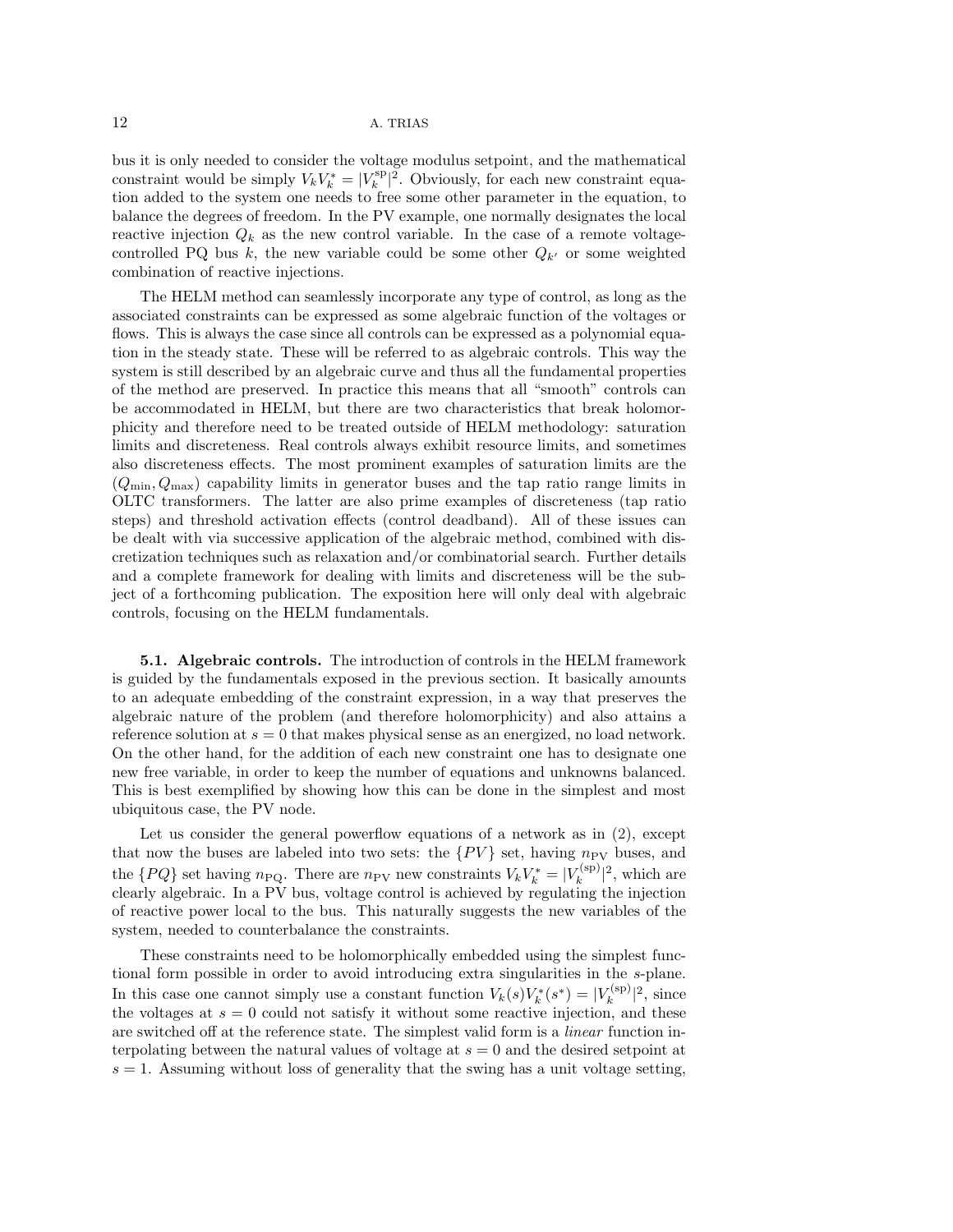the embedding is simply:

<span id="page-12-0"></span>
$$
V_k(s)V_k^*(s^*) = 1 + s\left(|V_k^{\text{(sp)}}|^2 - 1\right)
$$
\n(10)

Separating nodes into the PQ set and the PV set, this is the proposed canonical embedding:

<span id="page-12-1"></span>
$$
\sum_{l} Y_{kl}^{(\text{tr})} V_{l}(s) = -s Y_{k}^{(\text{sh})} V_{k}(s) + s \frac{P_{k}}{V_{k}^{*}(s^{*})} - j \frac{Q_{k}(s)}{V_{k}^{*}(s^{*})}
$$
\n
$$
\sum_{j} Y_{ij}^{(\text{tr})} V_{j}(s) = -s Y_{i}^{(\text{sh})} V_{i}(s) + s \frac{S_{i}^{*}}{V_{i}^{*}(s^{*})}
$$
\n
$$
(11)
$$

where the indices  $k \in \{PV\}$  and  $i \in \{PQ\}$ , and the rest go over all buses unless otherwise noted. The enlarged system  $(10)+(11)$  $(10)+(11)$  preserves all algebraic properties of the original, so that all of HELM theory and methods apply. The variables  $\widehat{V}_i$  would be introduced analogously, and the new system would then consist of  $3n_{PV} + 2n_{PQ}$ equations:  $2(n_{PV} + n_{PQ})$  equations coming from [\(11\)](#page-12-1) and its reflection, plus  $n_{PV}$  new equations coming from [\(10\)](#page-12-0), whose reflection yields identically the same expression. Correspondingly, there are  $3n_{PV} + 2n_{PQ}$  variables:  $2(n_{PV} + n_{PQ})$  variables  $Vi, V_i$ , plus  $n_{PV}$  new variables  $Q_k$ .

Moreover this embedding allows a meaningful reference state at  $s = 0$ , namely, the zero injection state. Note that this requires that the new variables  $Q_k(s)$  be zero at  $s = 0$ . The voltages then become all equal to the swing bus voltage at  $s = 0$ .

The numerical procedure described in [\[33\]](#page-16-6) would then be applied analogously. Using the power series expansion for the variables  $V(s) = \sum_{N} V[N]s^{N}$  and  $Q(s) =$  $\sum_{N} Q[N]s^{N}$ , and substituting into equations [\(10\)](#page-12-0)+[\(11\)](#page-12-1), one would obtain a linear system where the coefficient matrix is fixed, and the terms at order N can be obtained from the results computed at the preceding orders. Solving this system sequentially in successive orders and computing the Padé approximants as shown in [\[33\]](#page-16-6) would conclude the method.

However, the fact that the system is converted in this fashion into a sequence of linear systems provides the chance to perform some powerful simplifications, simply following standard transformations akin to Gaussian elimination. For instance, in this case it can be shown that the linear system can be reduced from dimension  $3n_{PV}$  +  $2n_{PO}$  to  $n_{PV} + 2n_{PO}$ . Further details on the computationally efficient implementation of this control and several others will be the subject of a future publication.

This concludes the method for incorporating PV nodes. It should be remarked that other types of controls, even sophisticated ones involving several control variables and controlled magnitudes (e.g., area interexchange schedules) can be integrated in HELM analogously in an exact way.

6. Conclusion. The HELM method and its associated theory opens up new perspectives on the powerflow problem. It sheds new light on the problems of existence, multiplicity of solutions, and voltage collapse. It achieves this through the use of advanced concepts in algebraic geometry and complex analysis. Through the study of a fundamental projective invariance, it is shown how the original problem transforms into the study of an algebraic curve. Then recent advances in the field of rational approximants provide a practical way to compute solutions through power series expansions, and additionally confer completeness to the method by virtue of a theorem on the maximality of the analytic continuation provided by the Pad´e approximants.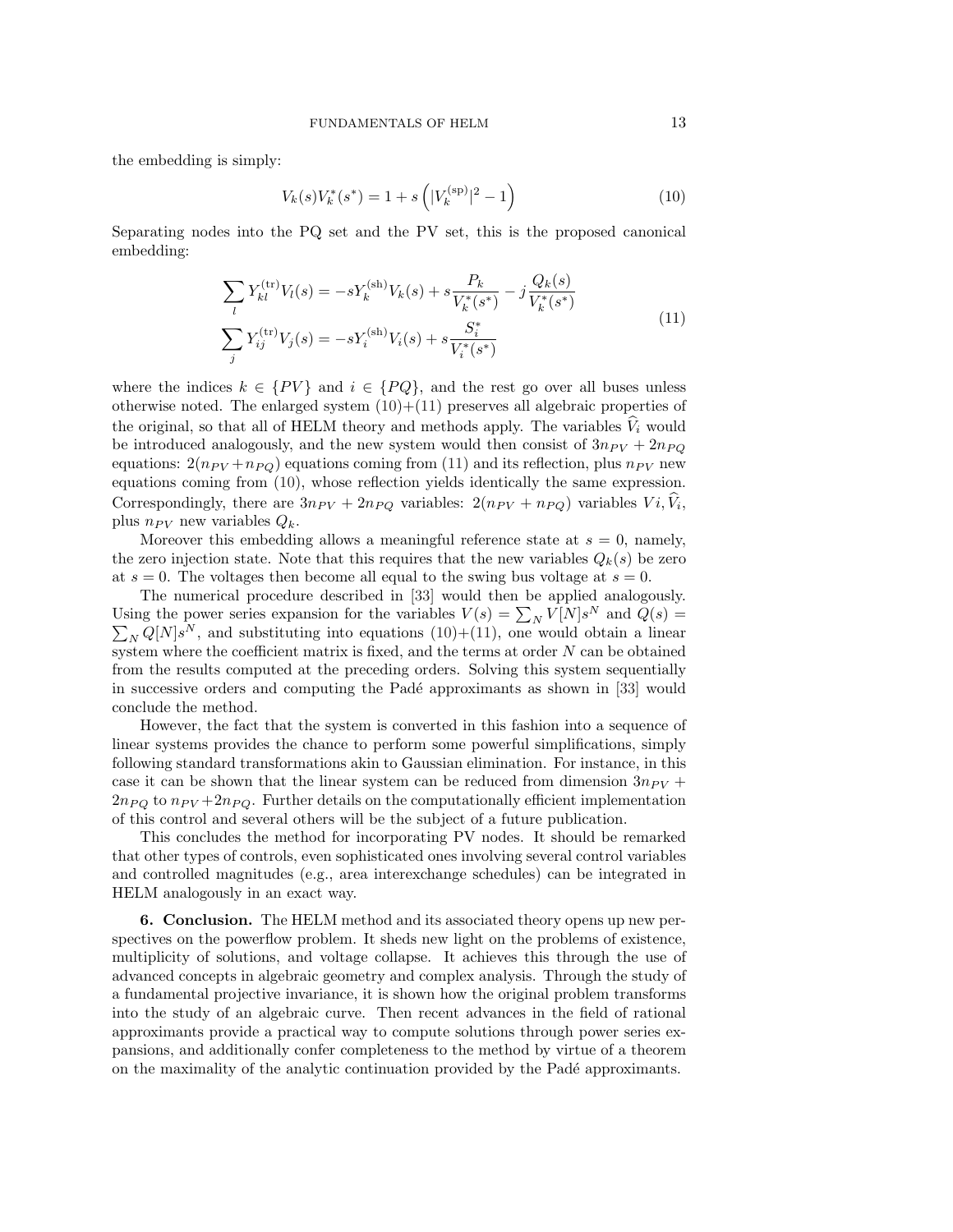Acknowledgments. The author would like to thank J. L. Marín for his outstanding contribution in the clarification of many concepts basic to this paper.

## Appendix. Full HELM-based solution of the two-bus problem.

The two-bus model provides an easy and rather complete showcase for all the elements of HELM theory. It allows exemplifying all the fundamentals exposed in the preceding sections through explicit, closed form calculations. Let us start with the powerflow equations written in dimensionless magnitudes  $U \equiv \frac{V}{V_0}$  and  $\sigma \equiv \frac{Z S^*}{|V_0|^2}$ :

$$
U = 1 + \frac{\sigma}{U^*}
$$
\n<sup>(12)</sup>

Solving separately for the real and imaginary parts of  $U$ , it is straightforward to arrive at the exact solution:

<span id="page-13-0"></span>
$$
U = \frac{1}{2} \pm \sqrt{\frac{1}{4} + \sigma_R - \sigma_I^2} + j\sigma_I
$$
\n(13)

subject to the condition  $\Delta = \frac{1}{4} + \sigma_R - \sigma_I^2 \ge 0$ , where  $\sigma_R$ ,  $\sigma_I$  are the real and imaginary parts of  $\sigma$ , respectively. It is important to realize that if this condition is not met, then there is no solution to the powerflow problem. Therefore as a parametric ordinary equation the system has the two solutions [\(13\)](#page-13-0) if  $\Delta \geq 0$ , and none if  $\Delta < 0$ .

<span id="page-13-1"></span>Now consider the corresponding embedded system, written in explicit polynomial form:

$$
U(s)\widehat{U}(s) - \widehat{U}(s) - s\sigma = 0
$$
  

$$
\widehat{U}(s)U(s) - U(s) - s\sigma^* = 0
$$
\n(14)

In this case it is straightforward to carry out the elimination procedure by hand. Eliminating  $\hat{U}$  from the second equation and substituting in the first, one readily arrives to the algebraic curve:

<span id="page-13-2"></span>
$$
\mathfrak{P}(s, U) = U^2 - (1 + 2js\sigma_I)U - s\sigma^* = 0
$$
\n(15)

and the other variable can be obtained in terms of  $U$ , also in polynomial form, by eliminating  $U\hat{U}$  from [\(14\)](#page-13-1):

<span id="page-13-3"></span>
$$
\widehat{U} = U - 2js\sigma_I
$$

Solving [\(15\)](#page-13-2) one readily obtains the two branches of this curve, together with the corresponding ones for  $\widehat{U}(s)$ :

$$
U(s)_{\pm} = \frac{1}{2} \pm \sqrt{\frac{1}{4} + s\sigma_R - s^2\sigma_I^2} + js\sigma_I
$$
  

$$
\widehat{U}(s)_{\pm} = \frac{1}{2} \pm \sqrt{\frac{1}{4} + s\sigma_R - s^2\sigma_I^2} - js\sigma_I
$$
 (16)

The branches exist everywhere on the complex s-plane (and coincide at the two branch points). However, for them to be a solution of the powerflow problem, the reflection condition  $\widehat{U}(s) = U^*(s^*)$  has to be satisfied at  $s = 1$ . Additionally, the branch containing the operational solution, if it exists, is easily identified as the one with the plus sign in [\(16\)](#page-13-3).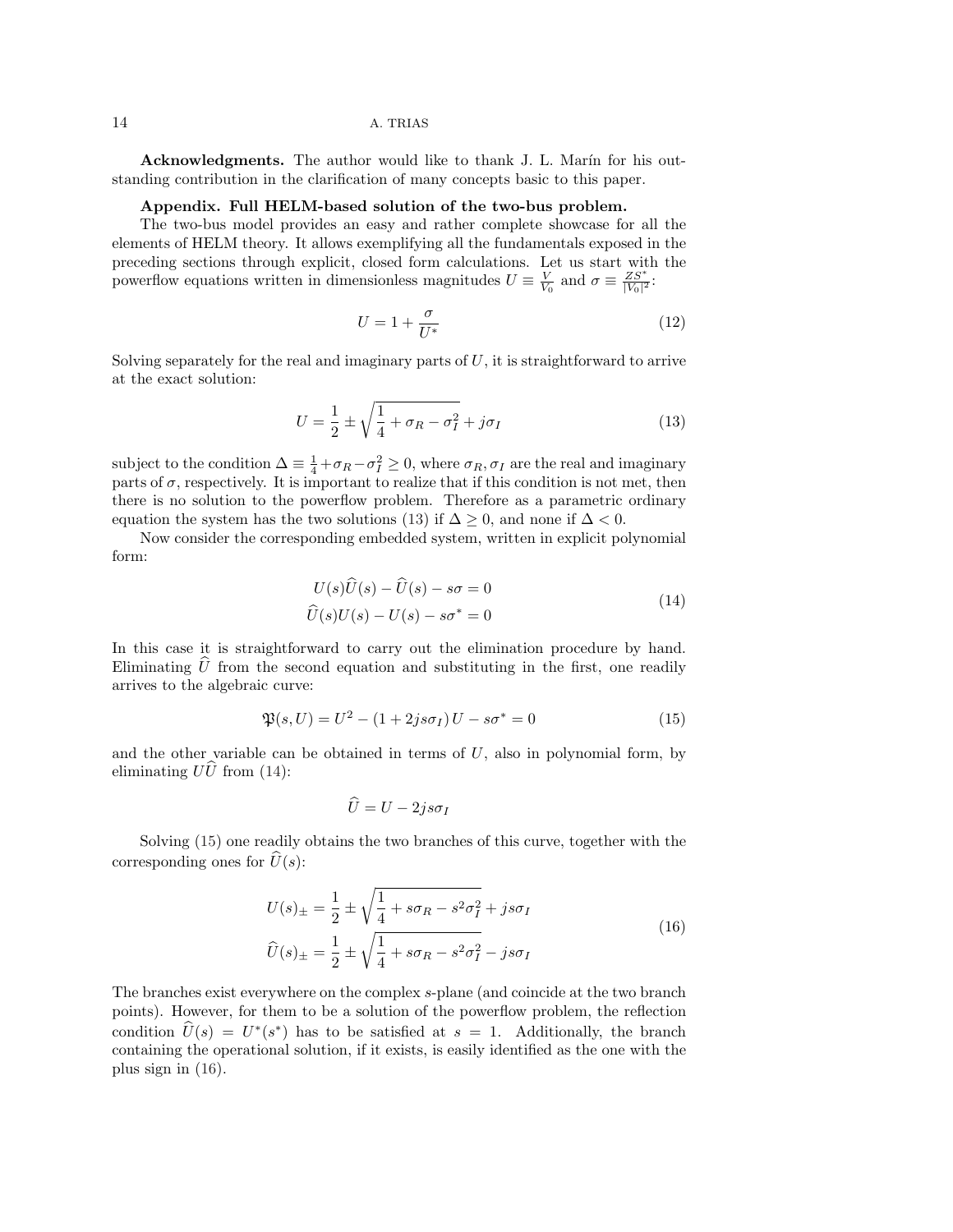<span id="page-14-0"></span>One verifies that the reflection condition is satisfied everywhere on the s-plane except at the points where the discriminant  $\Delta(s) \equiv \frac{1}{4} + s\sigma_R - s^2\sigma_I^2$  becomes real negative (in this case, this holds for both branches). Solving for the roots of this discriminant,

$$
s_{\pm} = \frac{\sigma_R \pm |\sigma|}{2\sigma_I^2} \tag{17}
$$

we find that the reflection condition fails for values  $s < s$ , and  $s > s<sub>+</sub>$  on the real axis. Note that the points  $s_{\pm}$  in [\(17\)](#page-14-0) are the *branch points* of the algebraic curves [\(16\)](#page-13-3), i.e. the points where the  $(+)$  and  $(-)$  branches collide. The value s<sub>r</sub> is always negative; since we are interested in reaching  $s = 1$ , the condition for existence of powerflow solutions is therefore  $s_+ \geq 1$ . From [\(17\)](#page-14-0) above, this translates to  $\frac{1}{4} + \sigma_R - \sigma_I^2 \geq 0$ , thus recovering the condition found in [\(13\)](#page-13-0).

On the other hand, these intervals  $s < s$ , and  $s > s$  form a simply connected set of branch cuts of the algebraic curve, as they join the two branch points through infinity (or equivalently, through 0 in the  $1/s$ -plane). Since the arc of minimal logarithmic capacity joining two points is always a straight segment, this proves that this is the minimal cut-set in the sense of Stahl. Therefore the Padé approximants, for both germs, will fail to converge for  $s < s$ , and  $s > s<sub>+</sub>$  on the real axis. This confirms the general theory: the sequence of near-diagonal Padé approximants converge to the solution when it exists, and they do not converge when it does not.

A.1. The PV case. The two-bus PV case solves analogously, with the addition of an embedded constraint as in [\(10\)](#page-12-0) and the corresponding new variable Q. It is also straightforward to carry out the elimination procedure by hand, but it is interesting to see how Buchberger's algorithm [\[4\]](#page-15-12) would do it. Writing the constraint as  $K(s) \equiv 1 + s(|V^{\text{sp}}|^2 - 1)$ , and choosing lexicographic order  $U \prec Q \prec \hat{U}$ , the system is now written as the following polynomial ideal in the ring of polynomials of three variables:

$$
\langle \hat{U}U - \hat{U} + jszQ - szP, \quad \hat{U}U - jsz^*Q - U - sz^*P, \quad \hat{U}U - K(s) \rangle
$$

where we have defined  $z \equiv \frac{Z}{|V_0|^2} \equiv r + jx$ . The Gröbner elimination procedure is simplified in this case if one assumes a lossless line,  $r = 0$ :

$$
\langle \hat{U}U - \hat{U} - sxQ - jsxP, \quad \hat{U}U - sxQ - U + jsxP, \quad \hat{U}U - K(s) \rangle
$$

Elimination of the leading monomial  $\hat{U}U$  by subtracting the first two polynomials, plus using the third one, leads to:

$$
\langle \hat{U}U - K(s), \quad \hat{U} - U + 2jsxP, \quad sxQ + U - jsxP - K(s) \rangle
$$

To eliminate the leading monomial, multiply the second polynomial by U and subtract. This yields the Gröbner basis in triangular form:

$$
\langle \hat{U} - U + 2jsxP, \quad sxQ + U - jsxP - K(s), \quad U^2 - 2jssPU - K(s) \rangle
$$

All solutions are therefore completely determined by the solutions to  $U$  from the last polynomial in the basis:

$$
U = jx s P \pm \sqrt{K(s) - x^2 s^2 P^2},
$$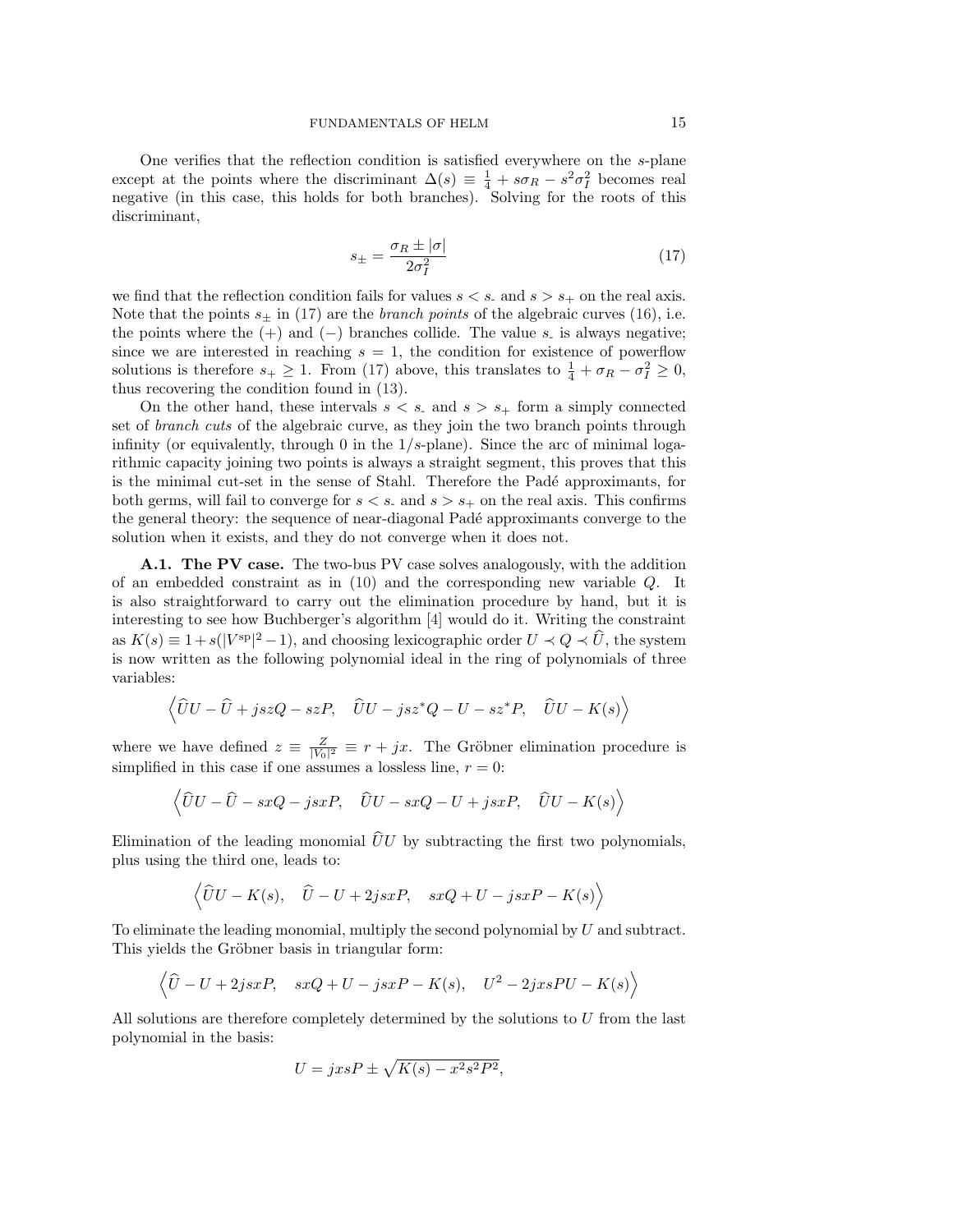since  $Q$  and  $U$  are given by the second and first polynomials of the basis, respectively. The operational branch is clearly the one with the plus sign, and the feasibility condition in the case is  $K(s) - x^2 s^2 P^2 \geq 0$ .

#### REFERENCES

- <span id="page-15-22"></span>[1] L. V. AHLFORS, Complex analysis: an introduction to the theory of analytic functions of one complex variable, McGraw-Hill, 1979.
- <span id="page-15-6"></span>[2] V. Ajjarapu and C. Christy, The continuation power flow: a tool for steady state voltage stability analysis, IEEE Trans. Power Syst., 7 (1992), pp. 416–423.
- <span id="page-15-10"></span>[3] G. BAKER AND P. GRAVES-MORRIS, Padé approximants, Encyclopedia of mathematics and its applications, Cambridge University Press, 1996.
- <span id="page-15-12"></span>[4] B. BUCHBERGER AND F. WINKLER, Gröbner bases and applications, vol. 251 of London Mathematical Society Lecture Note Series, Cambridge University Press, 1998.
- <span id="page-15-0"></span>[5] G. CONSTABLE AND B. SOMERVILLE, A Century of Innovation: Twenty Engineering Achievements that Transformed Our Lives, Joseph Henry Press, 2003.
- <span id="page-15-3"></span>[6] J. Das, Power System Analysis: Short-Circuit Load Flow and Harmonics, Second Edition, Power Engineering (Willis), CRC Press, 2011.
- <span id="page-15-16"></span>[7] H. Farkas and I. Kra, Riemann Surfaces, Graduate Texts in Mathematics, Springer New York, 2012.
- <span id="page-15-24"></span>[8] S. I. FEDOROV, On a variational problem of Chebotarev in the theory of capacity of plane sets and covering theorems for univalent conformal mappings, Mathematics of the USSR-Sbornik, 52 (1985), pp. 115–133.
- <span id="page-15-13"></span>[9] G. Fischer, Plane Algebraic Curves, vol. 15 of Student Mathematical Library, American Mathematical Society, 2001.
- <span id="page-15-1"></span>[10] J. Grainger and W. Stevenson, Power system analysis, McGraw-Hill series in electrical and computer engineering: Power and energy, McGraw-Hill, 1994.
- <span id="page-15-19"></span>[11] R. G. Kavasseri and P. Nag, An algebraic geometric approach to analyze static voltage collapse in a simple power system model, in Fifteenth National Power Systems Conference (NPSC), IIT Bombay, December 2008, pp. 482–487.
- <span id="page-15-5"></span>[12] R. Klump and T. Overbye, A new method for finding low-voltage power flow solutions, in Power Engineering Society Summer Meeting, 2000. IEEE, vol. 1, 2000, pp. 593–597.
- <span id="page-15-7"></span>[13]  $\frac{1}{3}$  *Techniques for improving power flow convergence*, in Power Engineering Society Summer Meeting, 2000. IEEE, vol. 1, 2000, pp. 598–603.
- <span id="page-15-2"></span>[14] P. KUNDUR, Power system stability and control, EPRI power system engineering series, McGraw-Hill Education, 1994.
- <span id="page-15-14"></span>[15] E. KUNZ AND R. BELSHOFF, *Introduction to Plane Algebraic Curves*, Birkhäuser Boston, 2007.
- <span id="page-15-11"></span>[16] J. Marsden and M. Hoffman, Basic Complex Analysis, W. H. Freeman, 1999.
- <span id="page-15-8"></span>[17] D. Mehta, H. Nguyen, and K. Turitsyn, Numerical Polynomial Homotopy Continuation Method to Locate All The Power Flow Solutions, ArXiv e-prints, (2014).
- <span id="page-15-18"></span>[18] A. Montes, Algebraic solution of the load-flow problem for a 4-nodes electrical network, Mathematics and Computers in Simulation, 45 (1998), pp. 163–174.
- <span id="page-15-17"></span>[19] A. MONTES AND J. CASTRO, Solving the load flow problem using gröbner basis, SIGSAM Bull., 29 (1995), pp. 1–13.
- <span id="page-15-4"></span>[20] H. Mori, Chaotic behavior of the newton-raphson method with the optimal multiplier for ill-conditioned power systems, in Circuits and Systems, 2000. Proceedings. ISCAS 2000 Geneva. The 2000 IEEE International Symposium on, vol. 4, 2000, pp. 237–240.
- <span id="page-15-21"></span>[21] H. NGUYEN AND K. TURITSYN, Appearance of multiple stable load flow solutions under power flow reversal conditions, in PES General Meeting — Conference Exposition, 2014 IEEE, July 2014, pp. 1–5.
- <span id="page-15-20"></span>[22] J. Ning, W. Gao, G. Radman, and J. Liu, The application of the Groebner basis technique in power flow study, in North American Power Symposium (NAPS), Oct. 2009, pp. 1–7.
- <span id="page-15-23"></span>[23] J. NUTTALL, On convergence of Padé approximants to functions with branch points, in Padé and Rational Approximation, E. B. Saff and R. S. Varga, eds., Academic Press, New York, 1977, pp. 101–109.
- <span id="page-15-25"></span>[24] J. ORTEGA-CERDÁ AND B. PRIDHNANI, The Pólya-Tchebotaröv problem, in Harmonic Analysis and Partial Differential Equations, vol. 505 of Contemporary Mathematics, American Mathematical Society, 2010, pp. 153–170.
- <span id="page-15-9"></span>[25] P. Sauer, Explicit load flow series and functions, IEEE Trans. Power App. Syst., PAS-100 (1981), pp. 3754–3763.
- <span id="page-15-15"></span>[26] G. Springer, Introduction to Riemann Surfaces, AMS Chelsea Publishing Series, American